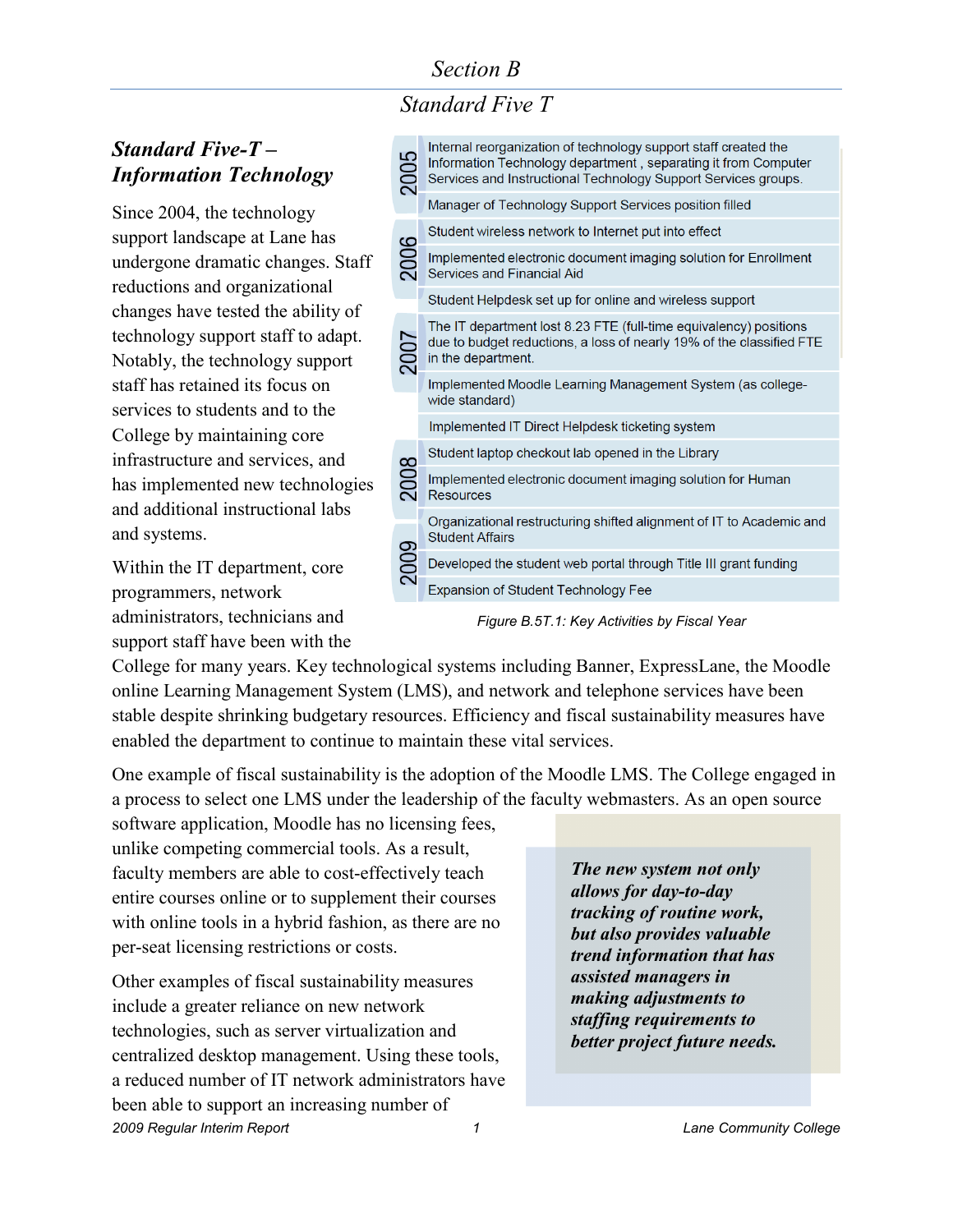## *Standard Five T*

computer labs and smart classrooms. In addition,

implementation of a new web-based service-requesting tracking system has set up an improved method of tracking all Helpdesk technician work. Feedback from Helpdesk clients is generally favorable as they are able to setup their service requests via a simple web form and track the status of their tickets as well.

Another focus has been finding new resources to accommodate upcoming technology needs. The Title III Engaging Students grant funds the development of an advanced web portal that expands current online support services (e.g., registration, bill payment and financial aid) by adding personalized tools for faculty and staff to communicate both one-on-one and with groups of students.

Lane provides suitable computing and laboratory equipment to all instructional programs and sites to meet educational and administrative requirements. These resources are systematically managed using a computerized maintenance management system. Despite funding constraints, the College has been able to maintain an acceptable level of equipment upgrades using a combination of general funds and student technology fees. Since fiscal year 2004-05, the College has spent over \$900,000 from the general fund Capital Outlay budget to replace desktop computers in faculty and staff offices (Figure B.5T.2). Additionally, grant funding has been used to create state-of-the-art facilities in the Dental Hygiene and Automotive programs.

Career Technical programs have access to Carl Perkins Grant funds through Unit Planning. This process supports

| <b>Fiscal Year</b> | <b>Expenditures</b> |  |  |
|--------------------|---------------------|--|--|
| <b>FY05</b>        | 251,177             |  |  |
| <b>FY06</b>        | 153,393             |  |  |
| <b>FY07</b>        | 199,257             |  |  |
| <b>FY08</b>        | 25,000              |  |  |
| <b>FY09</b>        | 276,572             |  |  |
| <b>Total</b>       | 905,399             |  |  |



*The Student Technology Fee continues to be a stable funding source for computer and other instructional technology equipment that are key components of the learning environment*

instructional and administrative equipment needs beyond departmental and division budgets. Funding requests submitted to Lane's Carl Perkins Advisory Committee are prioritized based on institutional priorities and resources are allocated accordingly through a collaborative, representative process.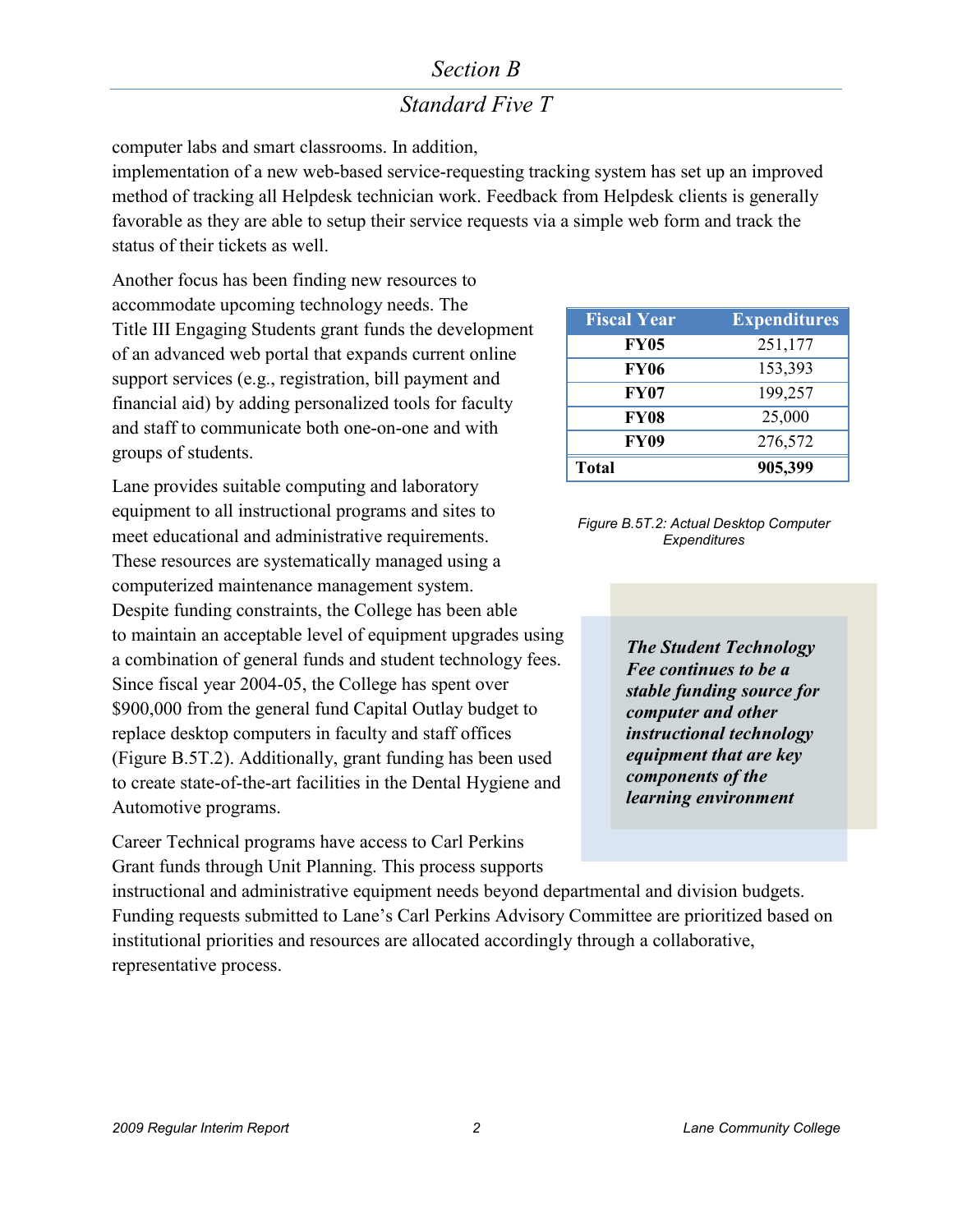| <b>Fiscal</b><br>Year | <b>Instruction</b> | <b>Instructional</b><br><b>Support</b> | <b>Student</b><br><b>Services</b> | <b>College</b><br><b>Support</b><br><b>Services</b> | <b>Total</b><br><b>Expenditures</b> |
|-----------------------|--------------------|----------------------------------------|-----------------------------------|-----------------------------------------------------|-------------------------------------|
| <b>FY05</b>           | 510,765            | 494,594                                | 9,816                             | 99,548                                              | 1,114,723                           |
| <b>FY06</b>           | 598,501            | 408,088                                | 27,500                            | 63,944                                              | 1,098,033                           |
| <b>FY07</b>           | 233,835            | 353,983                                | 25,310                            | 43,826                                              | 656,954                             |
| <b>FY08</b>           | 703,230            | 561,106                                | 18,592                            | 91,243                                              | 1,374,171                           |
| <b>FY09</b>           | 851,955            | 513,931                                | 9,252                             | 179,674                                             | 1,554,812                           |
| <b>Total</b>          | 2,898,286          | 2,331,702                              | 90,470                            | 478,235                                             | 5,798,693                           |

## *Standard Five T*

*Figure B.5T.3: Technology Fee Actual Expenditures by Program and Fiscal Year*

The Technology Fund, which has totaled close to \$1 million annually (Figure B.5T.3), directly addresses instructional technology needs and is also allocated through the Unit Planning process, in alignment with college strategic goals and instructional objectives.

In 2009, it was determined that the growing need for instructional technology throughout the College had expanded the need for budgetary resources in this area. As a result, the Board approved an increase to the fee, providing approximately \$1.7 million dollars annually for this purpose.

Other areas of enhanced technology services and collaboration include:

- Wireless Internet services for all students, faculty and staff to provide access to instructional and research sites on the web
- A student laptop computer checkout program with the library to provide enhanced access to web resources
- Enhanced reporting capabilities from the classroom scheduling tools to provide information on room utilization and critical data for enrollment management purposes
- A digital document management application enabled Financial Aid, Enrollment Services and other offices to capture source documents in an electronic format
- Collaboration with the Enrollment Services office to migrate student fee payments to a secure, PCI (Payment Card Industry) compliant system $<sup>1</sup>$  $<sup>1</sup>$  $<sup>1</sup>$  which results in significant cost</sup> savings and lower exposure to security breaches.
- State Support for Career Pathways web tools

In 2008, Management Structure Workgroup recommendations resulted in a shift in the organizational alignment of the IT Department to Academic and Student Affairs  $(ASA)^2$  $(ASA)^2$  In 2009

 $\overline{a}$ 

<span id="page-2-1"></span><span id="page-2-0"></span><sup>1</sup> *The PCI DSS is a multifaceted security standard that includes requirements for security management, policies, procedures, network architecture, software design and other critical protective measures. This comprehensive standard is intended to help organizations proactively protect customer account data. Source: PCI Security Council, About the PCI Data Security Standard, [https://www.pcisecuritystandards.org/security\\_standards/pci\\_dss.shtml](https://www.pcisecuritystandards.org/security_standards/pci_dss.shtml) <sup>2</sup> Management Structure Workgroup Report[, http://www.lanecc.edu/oasa/MSW/documents/MSWstudy-final.pdf](http://www.lanecc.edu/oasa/MSW/documents/MSWstudy-final.pdf)*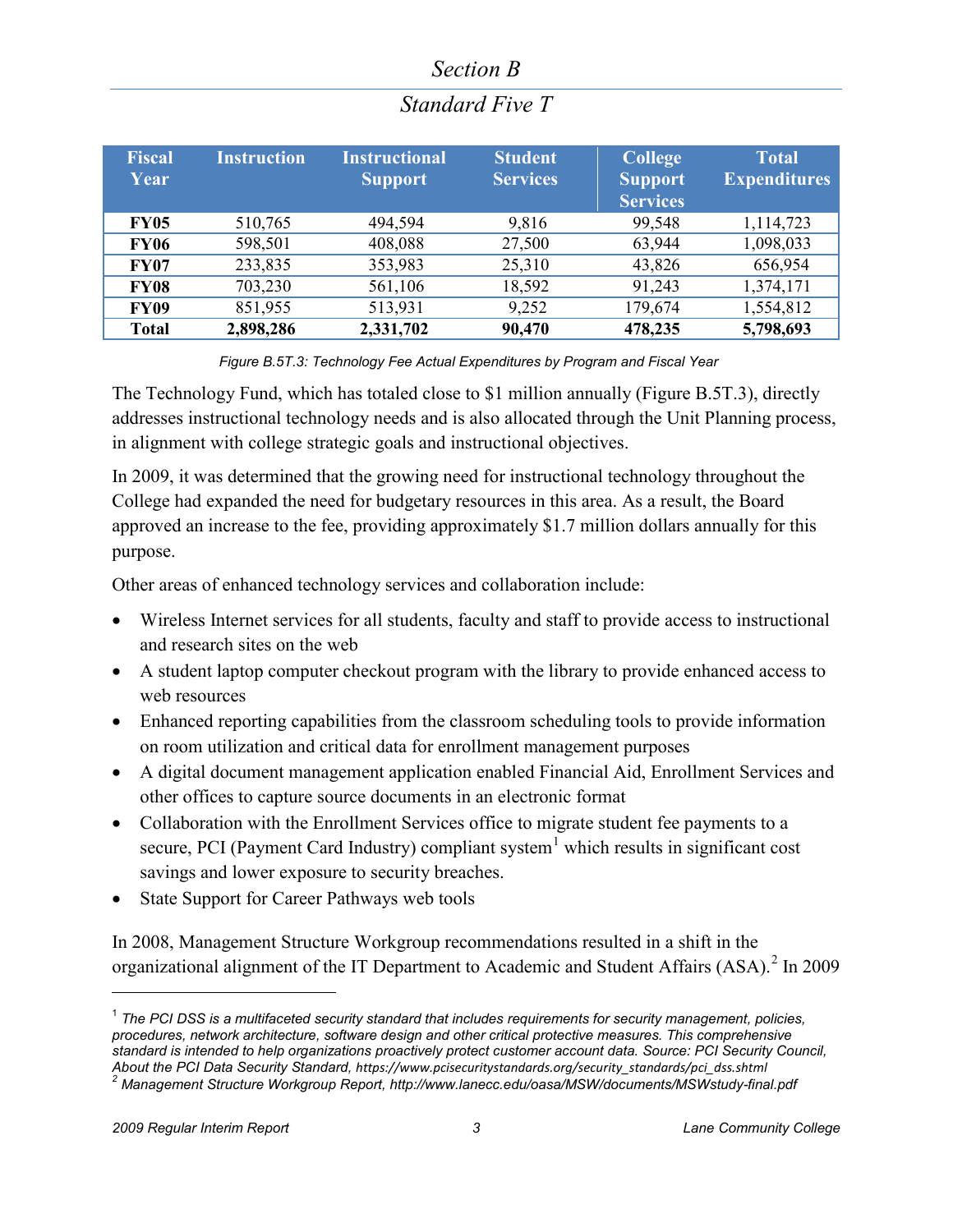## *Standard Five T*

the Chief Information Officer (CIO) developed a new set of Strategic Areas of Focus to better align with the college's mission and enrollment growth objectives:

*1. Growth in Online Course Delivery Systems and Support:*

*In alignment with the college's emphasis on enrollment growth, technology efforts will focus on the ability to provide infrastructure and support services for online learning.*

*2. Enhanced Web Development Resources:*

*College web services will be enhanced through a focused initiative to expand web development resources through multiple avenues, dynamic systems for delivery of web content, expanded training for content providers and additional IT staff resources.*

- *3. Professional Development for Faculty, Staff and Managers: Professional development opportunities on the use of new technologies such as Web 2.0 and social networking applications will be developed for faculty, staff and managers.*
- *4. Research and Development Initiatives:*

*IT will continue to develop capacity to use new technologies that support instructional initiatives, efficiency measures and sustainability efforts.*

*5. Process Improvements in all areas of technology services and support: IT will continue to revise existing support services, systems and processes as needed to improve the ability to cost effectively deliver the necessary technology support services to the college.*

Organizational realignment of technology support now has the CIO reporting to the vice president of ASA, leading to several notable initiatives that will enhance the delivery of technology support services, especially in the area of instructional technologies. Within IT, an Academic Technology (AT) unit has been assembled from the Distance Learning, Instructional Technology Center, Web Development, Faculty Technology Specialists and Technology Training areas. The AT unit will serve as a focal point for online learning support and other technologies such as smart classroom and media support services.

Additional steps to be undertaken include leveraging the Building 2 remodeling initiative to include high tech computer labs and smart classrooms, the Academic Technology Center, web development and consolidation of other technology support functions and personnel; collaborating with Institutional Research, Assessment and Planning staff to build additional capacity for reporting and business intelligence tools to support enrollment management efforts around the College; providing expanded access to College and web resources to students, faculty and staff by implementing the web portal and enlarging the wireless access network coverage areas; expanding the Helpdesk ticketing system to include additional groups of support staff and to provide for project management functionality not currently available to IT coordinators and management.